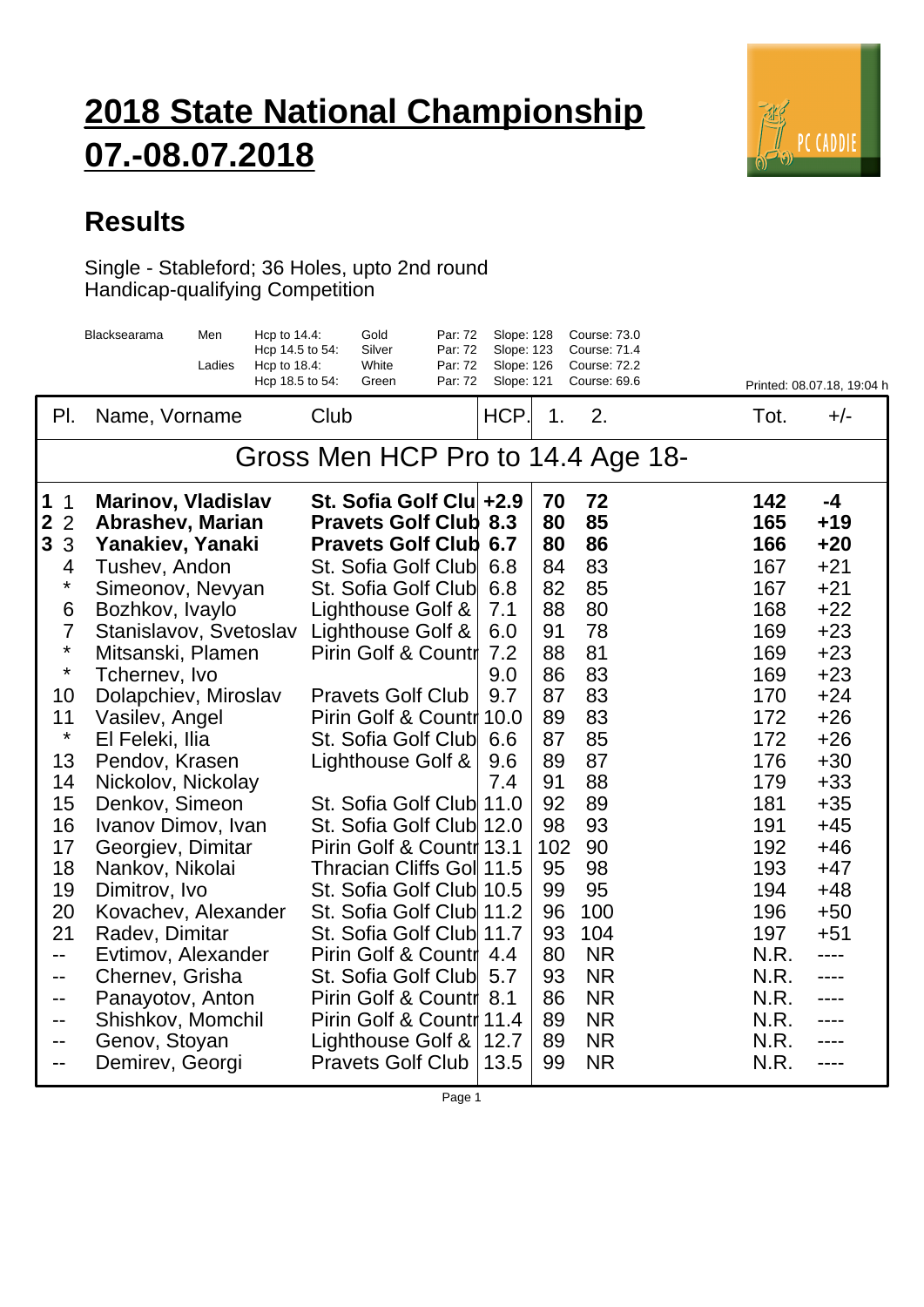2018 State National Championship -07.-08.07.2018, Results - Printed: 08.07.18, 19:04 h

| PI.                             | Name, Vorname                        | Club                                                 | HCP.   | 1.       | 2.        | Tot.       | $+/-$          |  |  |
|---------------------------------|--------------------------------------|------------------------------------------------------|--------|----------|-----------|------------|----------------|--|--|
| Net Men HCP Pro to 14.4 Age 18- |                                      |                                                      |        |          |           |            |                |  |  |
| $\mathbf 1$<br>$\mathbf{1}$     | <b>Abrashev, Marian</b>              | <b>Pravets Golf Club 8.3</b>                         |        | 70       | 75        | 145        | $+1$           |  |  |
| $\overline{2}$                  | Dolapchiev, Miroslav                 | <b>Pravets Golf Club</b>                             | 9.7    | 75       | 71        | 146        | $+2$           |  |  |
| $\star$                         | Marinov, Vladislav                   | St. Sofia Golf Club                                  | $+2.9$ | 72       | 74        | 146        | $+2$           |  |  |
| 4                               | Tchernev, Ivo                        |                                                      | 9.0    | 75       | 72        | 147        | $+3$           |  |  |
| 5<br>*                          | Vasilev, Angel                       | Pirin Golf & Countr 10.0<br><b>Pravets Golf Club</b> | 6.7    | 77<br>71 | 71<br>77  | 148<br>148 | $+4$<br>$+4$   |  |  |
| $\overline{7}$                  | Yanakiev, Yanaki<br>Tushev, Andon    | St. Sofia Golf Club                                  | 6.8    | 75       | 74        | 149        | $+5$           |  |  |
| $\star$                         | Simeonov, Nevyan                     | St. Sofia Golf Club                                  | 6.8    | 73       | 76        | 149        | $+5$           |  |  |
| 9                               | Bozhkov, Ivaylo                      | Lighthouse Golf &                                    | 7.1    | 79       | 71        | 150        | $+6$           |  |  |
| 10                              | Mitsanski, Plamen                    | Pirin Golf & Countr                                  | 7.2    | 79       | 72        | 151        | $+7$           |  |  |
| 11                              | Pendov, Krasen                       | Lighthouse Golf &                                    | 9.6    | 77       | 75        | 152        | $+8$           |  |  |
| 12                              | Stanislavov, Svetoslav               | Lighthouse Golf &                                    | 6.0    | 83       | 70        | 153        | $+9$           |  |  |
| 13                              | Denkov, Simeon                       | St. Sofia Golf Club                                  | 11.0   | 79       | 76        | 155        | $+11$          |  |  |
| 14                              | El Feleki, Ilia                      | St. Sofia Golf Club                                  | 6.6    | 79       | 77        | 156        | $+12$          |  |  |
| 15                              | Georgiev, Dimitar                    | Pirin Golf & Countr 13.1                             |        | 86       | 74        | 160        | $+16$          |  |  |
| 16<br>$\star$                   | Ivanov Dimov, Ivan                   | St. Sofia Golf Club                                  | 12.0   | 83       | 78        | 161        | $+17$          |  |  |
|                                 | Nickolov, Nickolay                   |                                                      | 7.4    | 82       | 79        | 161        | $+17$          |  |  |
| 18                              | Nankov, Nikolai                      | Thracian Cliffs Goll 11.5                            |        | 81       | 84<br>82  | 165        | $+21$<br>$+24$ |  |  |
| 19<br>$\star$                   | Dimitrov, Ivo<br>Kovachev, Alexander | St. Sofia Golf Club 10.5<br>St. Sofia Golf Club 11.2 |        | 86<br>82 | 86        | 168<br>168 | $+24$          |  |  |
| 21                              | Radev, Dimitar                       | St. Sofia Golf Club 11.7                             |        | 79       | 90        | 169        | $+25$          |  |  |
| --                              | Evtimov, Alexander                   | Pirin Golf & Countr                                  | 4.4    | 74       | <b>NR</b> | N.R.       |                |  |  |
| --                              | Chernev, Grisha                      | St. Sofia Golf Club                                  | 5.7    | 86       | <b>NR</b> | N.R.       |                |  |  |
| --                              | Panayotov, Anton                     | Pirin Golf & Countr                                  | 8.1    | 76       | <b>NR</b> | N.R.       |                |  |  |
| --                              | Shishkov, Momchil                    | Pirin Golf & Countr 11.4                             |        | 75       | <b>NR</b> | N.R.       |                |  |  |
| --                              | Genov, Stoyan                        | Lighthouse Golf $8$                                  | 12.7   | 74       | <b>NR</b> | N.R.       |                |  |  |
| --                              | Demirev, Georgi                      | <b>Pravets Golf Club</b>                             | 13.5   | 83       | <b>NR</b> | N.R.       | ----           |  |  |
| Gross Ladies HCP Pro to 18.4    |                                      |                                                      |        |          |           |            |                |  |  |
| $\mathbf 1$<br>$\mathbf{1}$     | Simeonova, Ivana                     | St. Sofia Golf Clu                                   | 2.0    | 75       | 79        | 154        | $+9.6$         |  |  |
| $\overline{2}$                  | Skokanska, Stefani                   | St. Sofia Golf Club                                  | 4.7    | 76       | 84        | 160        | $+15.6$        |  |  |
| 3                               | Borisova, Magdalena                  | St. Sofia Golf Club                                  | 3.8    | 80       | 85        | 165        | $+20.6$        |  |  |
| 4                               | Busheva, Kristina                    | St. Sofia Golf Club 15.3                             |        | 91       | 104       | 195        | $+50.6$        |  |  |
| Net Ladies HCP Pro to 18.4      |                                      |                                                      |        |          |           |            |                |  |  |
| $\vert$ 1<br>$\overline{1}$     | Simeonova, Ivana                     | St. Sofia Golf Clu                                   | 2.0    | 73       | 77        | 150        | +6             |  |  |
| $\star$                         | Skokanska, Stefani                   | St. Sofia Golf Club                                  | 4.7    | 71       | 79        | 150        | $+6$           |  |  |
| 3                               | Borisova, Magdalena                  | St. Sofia Golf Club                                  | 3.8    | 76       | 81        | 157        | $+13$          |  |  |
| 4                               | Busheva, Kristina                    | St. Sofia Golf Club 15.3                             |        | 74       | 87        | 161        | $+17$          |  |  |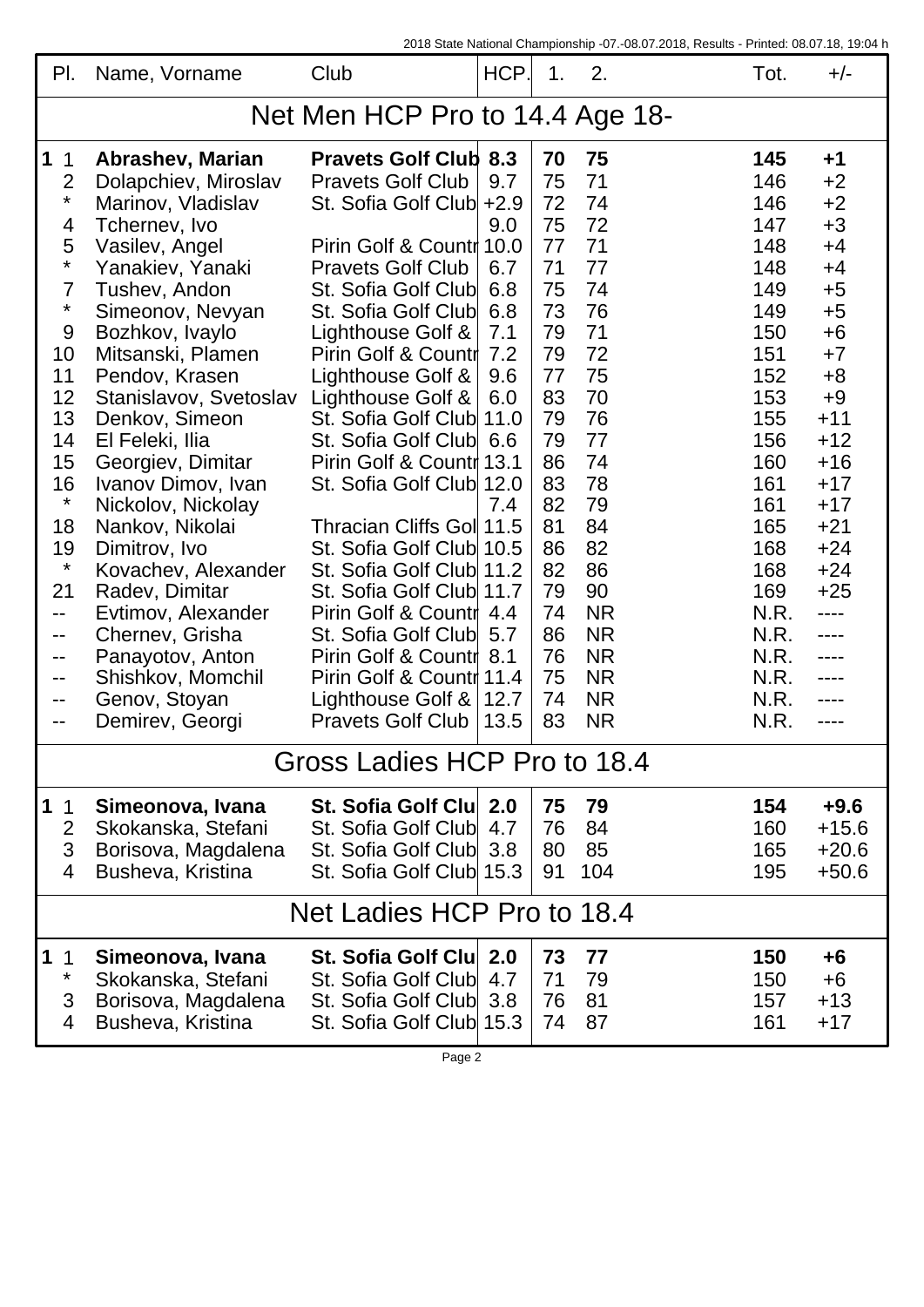2018 State National Championship -07.-08.07.2018, Results - Printed: 08.07.18, 19:04 h

| PI.                                                                                                                                                                                                                                         | Name, Vorname                                                                                                                                                                                                                                                                                                                                                                                                                                                                             | Club                                                                                                                                                                                                                                                                                                                                                                                                                                                                                                                                                                                                                                                         | HCP.                                   | 1.                                                                                                                                           | 2.                                                                                                                                                  | Tot.                                                                                                                                           | $+/-$                                                                                                                                                                                            |  |  |
|---------------------------------------------------------------------------------------------------------------------------------------------------------------------------------------------------------------------------------------------|-------------------------------------------------------------------------------------------------------------------------------------------------------------------------------------------------------------------------------------------------------------------------------------------------------------------------------------------------------------------------------------------------------------------------------------------------------------------------------------------|--------------------------------------------------------------------------------------------------------------------------------------------------------------------------------------------------------------------------------------------------------------------------------------------------------------------------------------------------------------------------------------------------------------------------------------------------------------------------------------------------------------------------------------------------------------------------------------------------------------------------------------------------------------|----------------------------------------|----------------------------------------------------------------------------------------------------------------------------------------------|-----------------------------------------------------------------------------------------------------------------------------------------------------|------------------------------------------------------------------------------------------------------------------------------------------------|--------------------------------------------------------------------------------------------------------------------------------------------------------------------------------------------------|--|--|
| Net Men HCP Pro to 14.4 Age -18                                                                                                                                                                                                             |                                                                                                                                                                                                                                                                                                                                                                                                                                                                                           |                                                                                                                                                                                                                                                                                                                                                                                                                                                                                                                                                                                                                                                              |                                        |                                                                                                                                              |                                                                                                                                                     |                                                                                                                                                |                                                                                                                                                                                                  |  |  |
| $\mathbf 1$<br>$\mathbf 1$<br>$\overline{2}$<br>$\star$<br>4<br>5<br>6                                                                                                                                                                      | <b>Tushev, Lyubomir</b><br>Tzvetanov, Kristian<br>Abrashev, Alexander<br>Yanakiev, Hristo<br>Savov, Dimitar<br>Skokanski, Martin                                                                                                                                                                                                                                                                                                                                                          | St. Sofia Golf Clu<br>St. Sofia Golf Club<br>St. Sofia Golf Club<br>St. Sofia Golf Club<br>St. Sofia Golf Club<br>St. Sofia Golf Club                                                                                                                                                                                                                                                                                                                                                                                                                                                                                                                        | 9.5<br>8.5<br>5.3<br>7.9<br>2.5<br>8.4 | 69<br>72<br>71<br>77<br>71<br>84                                                                                                             | 70<br>71<br>72<br>70<br>82<br>73                                                                                                                    | 139<br>143<br>143<br>147<br>153<br>157                                                                                                         | -5<br>$-1$<br>$-1$<br>$+3$<br>$+9$<br>$+13$                                                                                                                                                      |  |  |
| Gross Men HCP Pro to 14.4 Age -17                                                                                                                                                                                                           |                                                                                                                                                                                                                                                                                                                                                                                                                                                                                           |                                                                                                                                                                                                                                                                                                                                                                                                                                                                                                                                                                                                                                                              |                                        |                                                                                                                                              |                                                                                                                                                     |                                                                                                                                                |                                                                                                                                                                                                  |  |  |
| 1<br>$\mathbf 1$<br>$\overline{2}$<br>3<br>4<br>5<br>6                                                                                                                                                                                      | Abrashev, Alexander St. Sofia Golf Clu 5.3<br>Savov, Dimitar<br>Tushev, Lyubomir<br>Tzvetanov, Kristian<br>Yanakiev, Hristo<br>Skokanski, Martin                                                                                                                                                                                                                                                                                                                                          | St. Sofia Golf Club<br>St. Sofia Golf Club<br>St. Sofia Golf Club<br>St. Sofia Golf Club<br>St. Sofia Golf Club                                                                                                                                                                                                                                                                                                                                                                                                                                                                                                                                              | 2.5<br>9.5<br>8.5<br>7.9<br>8.4        | 78<br>75<br>81<br>83<br>87<br>95                                                                                                             | 79<br>86<br>82<br>82<br>80<br>84                                                                                                                    | 157<br>161<br>163<br>165<br>167<br>179                                                                                                         | $+11$<br>$+15$<br>$+17$<br>$+19$<br>$+21$<br>$+33$                                                                                                                                               |  |  |
| Net Men HCP 14.5 to -- Age 18-                                                                                                                                                                                                              |                                                                                                                                                                                                                                                                                                                                                                                                                                                                                           |                                                                                                                                                                                                                                                                                                                                                                                                                                                                                                                                                                                                                                                              |                                        |                                                                                                                                              |                                                                                                                                                     |                                                                                                                                                |                                                                                                                                                                                                  |  |  |
| $\mathbf 1$<br>$\mathbf 1$<br>$\mathbf{2}$<br>$\overline{2}$<br>$\mathbf{3}$<br>3<br>$\star$<br>5<br>6<br>$\overline{7}$<br>$\star$<br>9<br>10<br>11<br>12<br>13<br>14<br>15<br>$\star$<br>$\star$<br>18<br>19<br>20<br>21<br>$\star$<br>23 | Harizanov, Georgi<br>Anev, Nikola<br><b>Chakov, Todor</b><br>Georgiev, Nikolay<br>Danovski, Martin<br>Natzev, Viden<br>Krastev, Valentin<br>Urilski, Stefan<br>Rushanov, Milko<br>Shishkov, Mladen<br>Bachvarov, Dimitar<br>Kirchev, Ilia<br>Tyankov, Plamen<br>Valkov, Zhivko<br>Mladenov, Roberto<br>Gachkov, Petar<br>Angelov, Nikolay<br>Iliev, Ilian<br>Iliev, Angel<br><b>Bistrev, Dimitre</b><br>Furnari, Fillipo<br>Zlatanov, Zlatan<br>Mihaylovski, Vladimir<br>Uzunov, Krasimir | St. Sofia Golf Clu 21.9<br>St. Sofia Golf Clu 25.3<br><b>BlackSeaRama G  15.5</b><br>Pirin Golf & Countr 34.2<br>Pravets Golf Club   17.2<br><b>Pravets Golf Club</b><br>St. Sofia Golf Club 17.3<br>Pravets Golf Club   14.6<br>Pravets Golf Club  <br>Pirin Golf & Countr 19.1<br>Pirin Golf & Countre 29.3<br>Pirin Golf & Countr 17.8<br>Pravets Golf Club   18.9<br>St. Sofia Golf Club 32.5<br>St. Sofia Golf Club 16.0<br>St. Sofia Golf Club 16.0<br>BlackSeaRama G   20.8<br>Pirin Golf & Countre 29.3<br>Pirin Golf & Countre 21.8<br>St. Sofia Golf Club 24.9<br>Pirin Golf & Countr 18.9<br>Pirin Golf & Countr 32.1<br>St. Sofia Golf Club 17.2 | 16.8<br>20.5<br>23.8                   | 41<br>33<br>38<br>39<br>32<br>32<br>33<br>35<br>35<br>36<br>29<br>26<br>33<br>31<br>25<br>26<br>30<br>31<br>33<br>26<br>25<br>27<br>15<br>24 | 38<br>44<br>36<br>35<br>39<br>38<br>36<br>34<br>33<br>31<br>37<br>34<br>26<br>27<br>30<br>29<br>25<br>22<br>19<br>23<br>22<br>20<br>29<br><b>NA</b> | 79<br>77<br>74<br>74<br>71<br>70<br>69<br>69<br>68<br>67<br>66<br>60<br>59<br>58<br>55<br>55<br>55<br>53<br>52<br>49<br>47<br>47<br>44<br>N.A. | -7<br>-5<br>$-2$<br>$-2$<br>$+1$<br>$+2$<br>$+3$<br>$+3$<br>+4<br>$+5$<br>+6<br>$+12$<br>$+13$<br>$+14$<br>$+17$<br>$+17$<br>$+17$<br>$+19$<br>$+20$<br>$+23$<br>$+25$<br>$+25$<br>$+28$<br>---- |  |  |